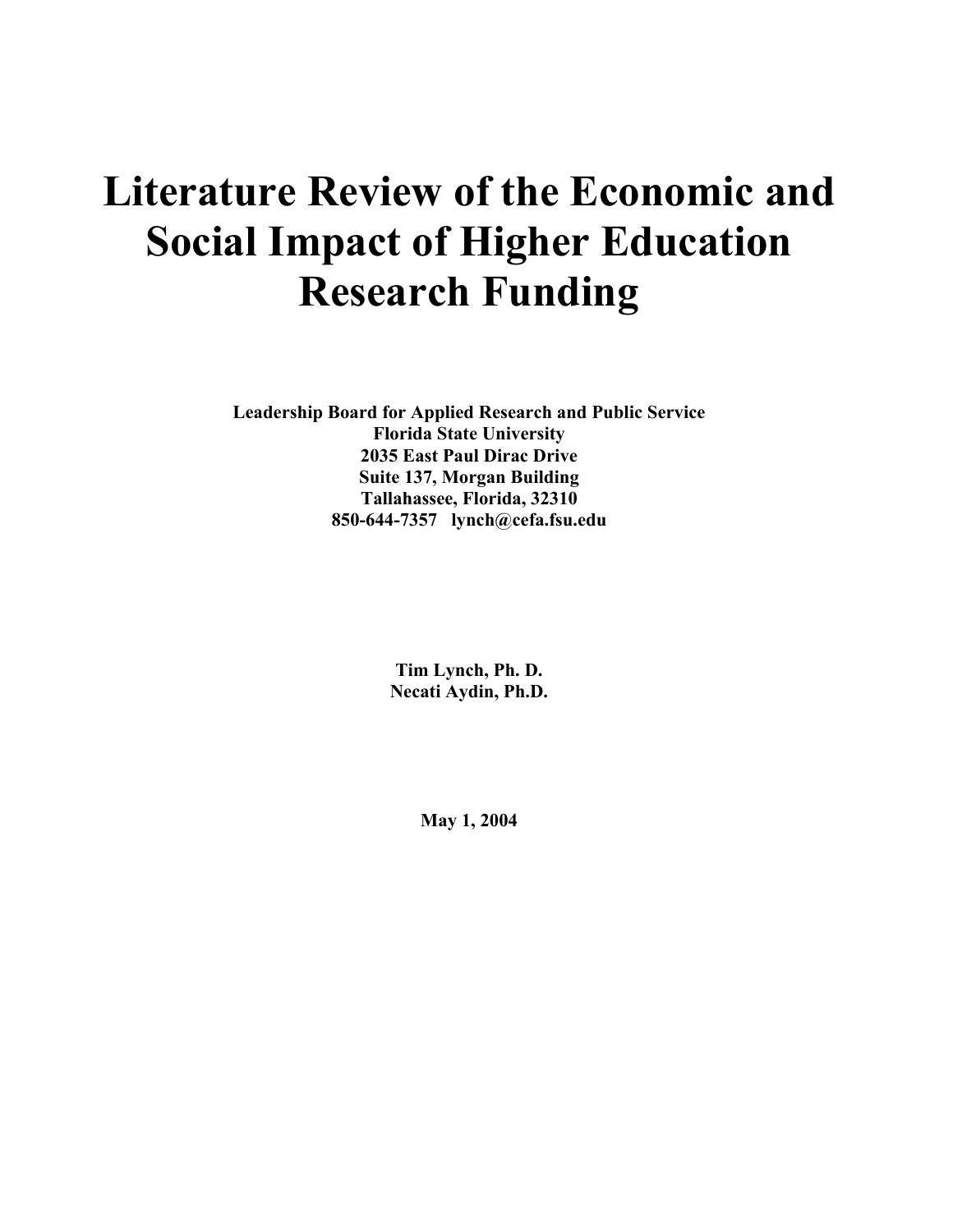# **Contents**

| University Research as an Economic and Technological Innovation Incubator and Industrial |  |
|------------------------------------------------------------------------------------------|--|
|                                                                                          |  |
| Non-Quantitative Economic Externalities (Socioeconomic: health care, social services,    |  |
|                                                                                          |  |

# Conclusion

|--|

# **Figures**

| Figure 2. Total U.S. Economic Activity and Employment Related to Major University Research  6    |  |
|--------------------------------------------------------------------------------------------------|--|
|                                                                                                  |  |
|                                                                                                  |  |
| Figure 5. Structural Model of Student Success from University Based and Funded Research Training |  |
|                                                                                                  |  |
|                                                                                                  |  |

# **Tables**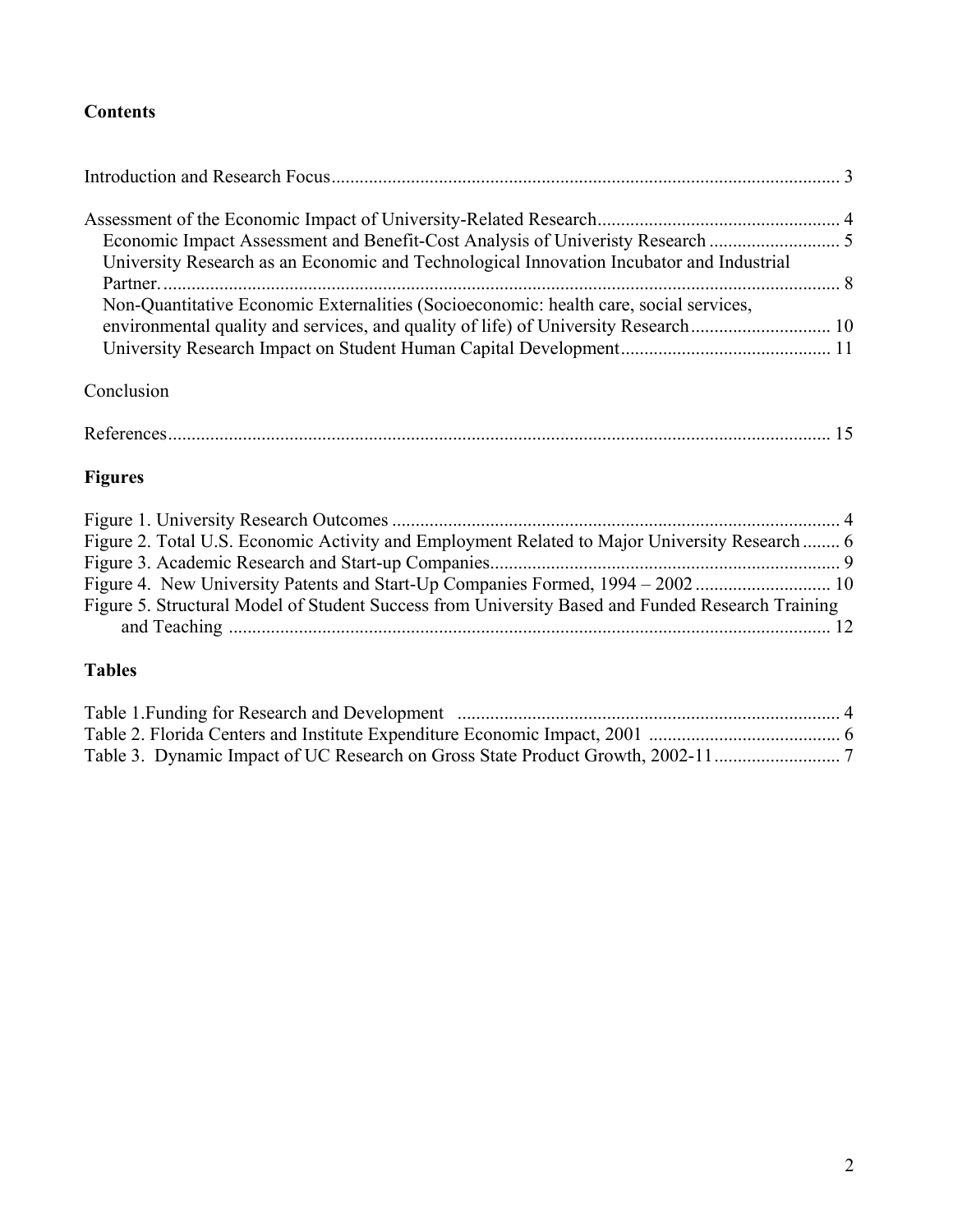# <span id="page-2-0"></span>**Literature Review of the Economic and Social Impact of Higher Education Research Funding**

In a global environment in which prospects for economic growth now depend importantly on a *country's capacity to develop and apply new technologies, our universities are envied around the world. If we are to remain preeminent in transforming knowledge into economic value, the U.S. system of higher education must remain the world's leader in generating scientific and technological breakthroughs and in preparing workers to meet the evolving demand for skilled labor.* 

> *Alan Greenspan Chairman, U.S. Federal Reserve, 2004*

#### **Introduction and Research Focus**

In the past six decades, collaboration among business and industry, government, and universities has helped transform the world around us. Research at universities is now widely recognized to play an important role in local, regional, and state economies. Extensive literature exists on the impact of university-business-government partnerships. But, in spite of all of the interest, the scope and breadth of university research and the role it plays in the Florida economy are poorly understood. Current studies indicate that university research is one of the most important contributors to economic growth, efficiency, and productivity, and to quality of life, although it is among the least examined and understood.

Technological innovation and well-trained, high-tech workers flow from our universities to the entire spectrum of industry and commerce. Additionally, considerable socio-economic and quality of life gains (e.g., health care, environmental quality enhancements, human services advances) also stem from our university labs and research centers. These gains often go unexamined, unreported, and therefore unrealized by policy makers and the general public.

To facilitate understanding the linkages between university research, economic growth and advancement, and quality of life, the economics staff of the Leadership Board for Applied Research and Public Service (the Board) is undertaking a comprehensive evaluation of these linkages. The first step in this evaluation is review of the literature, which is summarized in this document.

Since the end of World War II, university research funded by the federal government and industry has improved the quality of life for every American through inventions and innovations. The computer and the internet, vaccines, drugs, and medical equipment all originated through university research. This university research is one of the driving forces behind the United States's rise to its position as the world's only superpower. University research has expanded knowledge and created new tools and technologies to help the United States lead the world in the digital information, biotechnology, and nanotechnology age, to improve health, to restore and protect the environment, to assure healthy food, and to create better planes, trains, and automobiles (NASULGC, 1996). Figure 1 created by CEFA staff presents an overview of some of the most important products and activities that emerge from university funded research.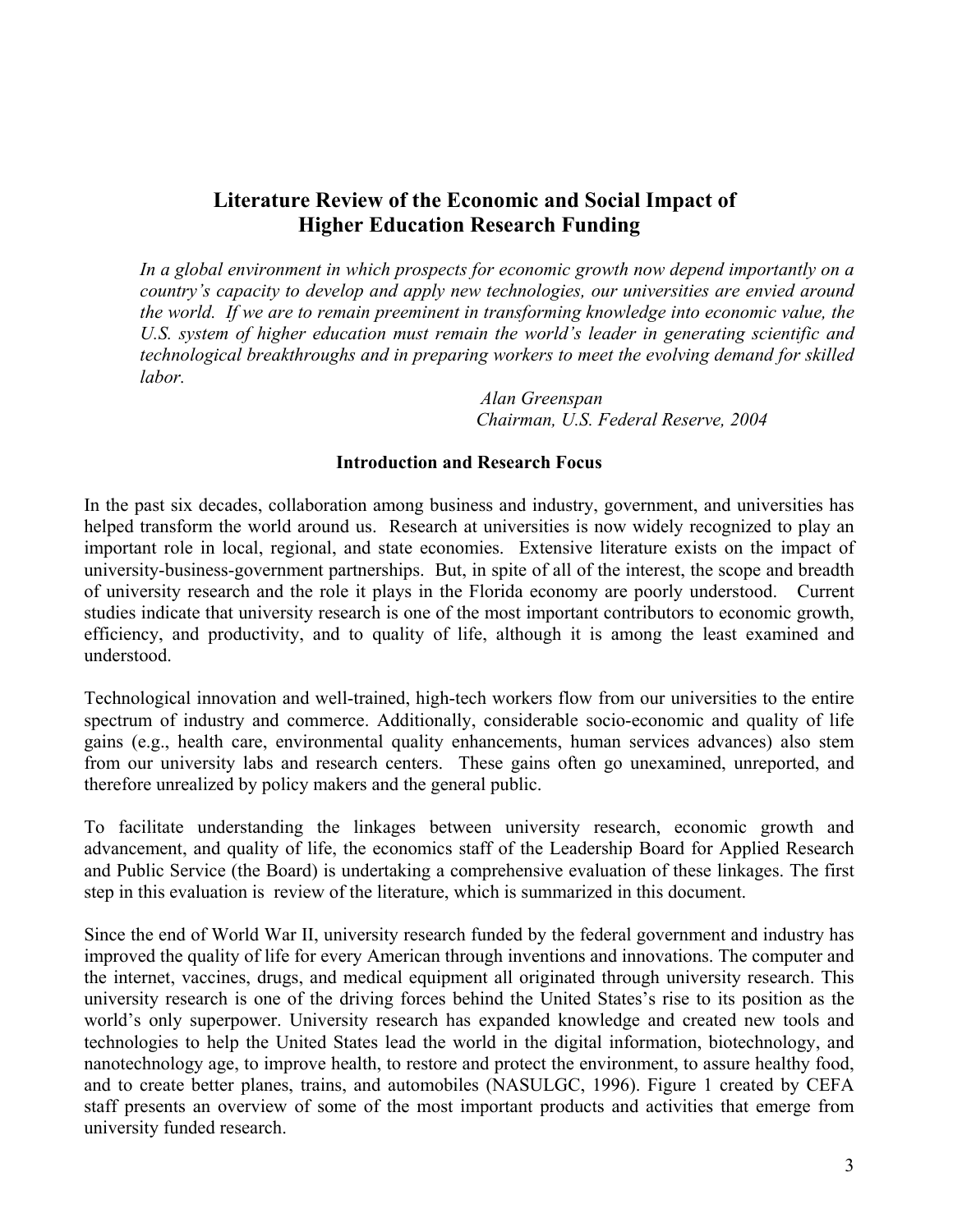#### <span id="page-3-0"></span>**Figure 1. University Research Outcomes**



#### **Source: CEFA,2004**

Total federal research and development (R&D) spending has increased by 58% since 1980, having increased from \$69.7 billion to \$120.2 billion. In Fiscal Year 2004, it is estimated the federal government will spend \$26.4 billion on basic research, \$26.3 billion on applied research, \$63.10 billion on development, and \$115.8 billion on research and development. As shown in Table 1, federal funding for university research and development has increased by more than a factor of four from \$9.2 billion (9% of total) in 1970 to almost \$37.5 billion (13% of total) in 2002. Industrial funding for university research has also fluctuated from 2% to 8% (NSF,2002) with the most rapid growth in recent years as industry has learned to capitalize on the support it garners from the university research labs (NSF, 2002).

|                           | <b>FY 1970</b> | <b>FY 1980</b> | <b>FY 1990</b> | <b>FY 2002</b> |
|---------------------------|----------------|----------------|----------------|----------------|
|                           | <b>Actual</b>  | <b>Actual</b>  | <b>Actual</b>  | Prelim         |
| Federal                   | 15,816         | 15,190         | 20,042         | 21,566         |
| Industry                  | 66,986         | 83,849         | 137,362        | 210,848        |
| Colleges and Universities | 9,206          | 12,521         | 21,660         | 37,491         |
| FFRDCs <sup>*</sup>       | 5,444          | 7,988          | 10,121         | 10,448         |
| Nonprofits                | 2,578          | 3,183          | 5,277          | 11,310         |
| <b>TOTAL</b>              | 100,030        | 122,730        | 194,462        | 291,663        |

#### **Table 1. Funding for Research and Development** (millions of constant 2002 dollars)

\*Federally Funded Research and Development Centers (FFRDC),2003

#### **Assessment of the Economic Impact of University Related Research**

There are several alternative and complementary methods of evaluating the economic and social value of university-related research to the U.S. economy and the quality of life of its citizens. Most researchers use cost-effectiveness analysis, economic impact assessment, or benefit-cost (B/C) analysis. Each method addresses a specific interest of researchers undertaking the evaluation as no single method is sufficiently comprehensive to capture all potential effects. The following sections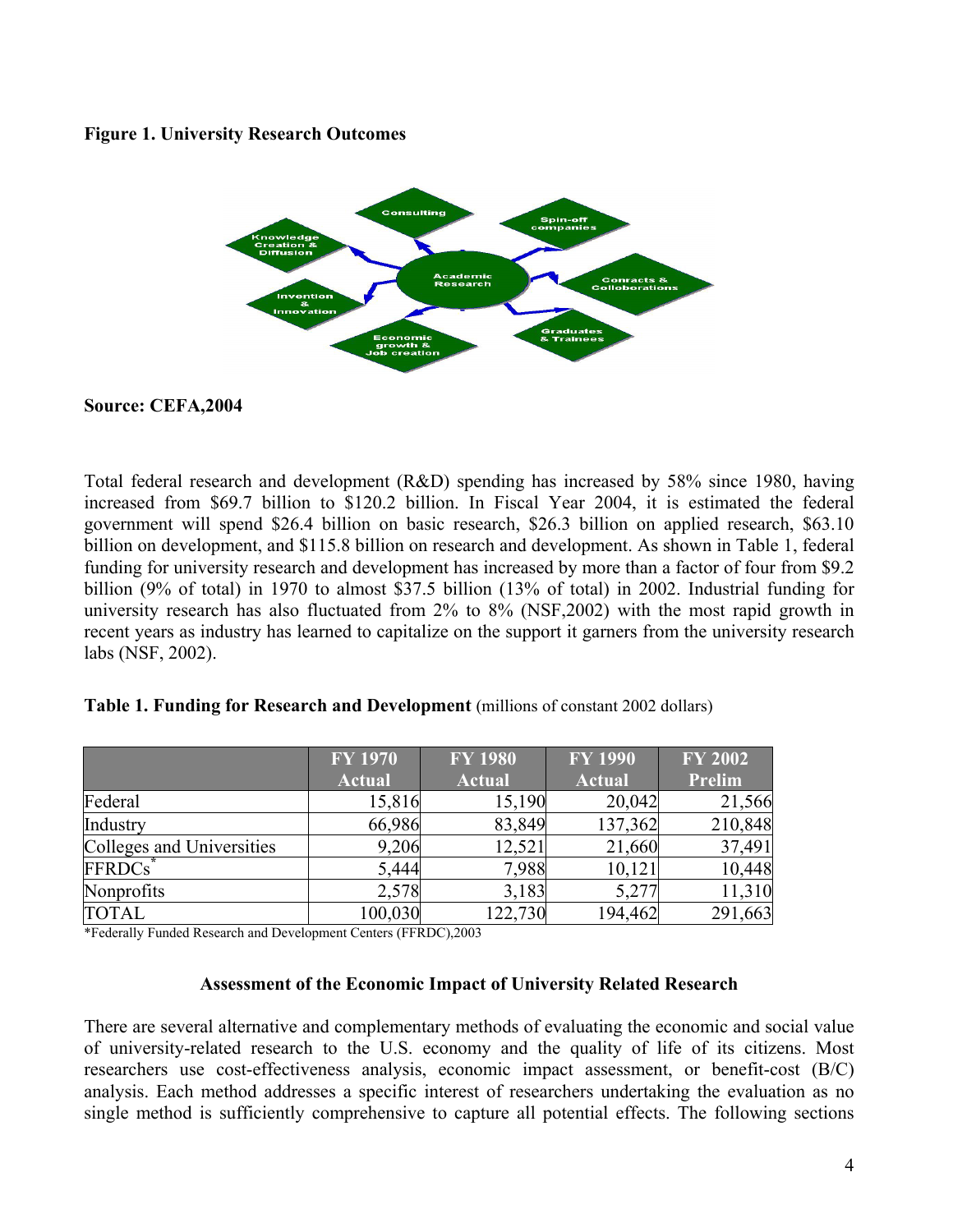<span id="page-4-0"></span>summarize the most significant findings of leading national researchers on the value of university research to the U.S. economy and quality of life of its citizens. Studies are summarized in four groups: 1) the economic impact assessment and benefit-cost analysis of university research, 2) universities as technological and innovation incubators and industrial partners, 3) non-quantitative economic externalities of university research, and 4) university research impact on the development of student human capital.

## **1) Economic Impact Assessment and Benefit-Cost Analysis of University Research**

Measuring the economic impact of direct expenditures captures the direct, indirect and induced effects of research funding flowing into the university from public, private, and internal sources. Economic impact assessment measures the amount of economic stimulus flowing from these funds in terms of numbers of jobs created, numbers of students employed, dollars of economic sales, and generation of taxes that stimulate the local and regional economies.

No comprehensive estimate is available from university research labs on how many jobs or how much economic activity is generated every year from academic research investments in the U.S. However, the Association of University Technology Managers (AUTM) publishes an annual *Licensing Survey*  and collects data on 222 of the major research university organizations in the U.S. and Canada. The fiscal year 2000 has been used by researchers (Payne, & Siow, A. (2003). to estimate commercialrelated application of academic research in those surveyed universities. Payne et al. estimate both total U.S. economic activity and number of jobs related to technology transfer from academic institutions. Figure 2 provides a profile of that analysis and extends it to impacts from FY 1995 to FY 2002.

Their research estimates that major university research-funded technological advances alone in the past eight years account for increases in the U.S. economic activity of \$20 billion dollars (increasing from \$23 in FY 1995 to \$43 billion in FY 2002) and an increase of 169,802 jobs (increasing from 197,605 in FY1995 to 367,407 by FY2002).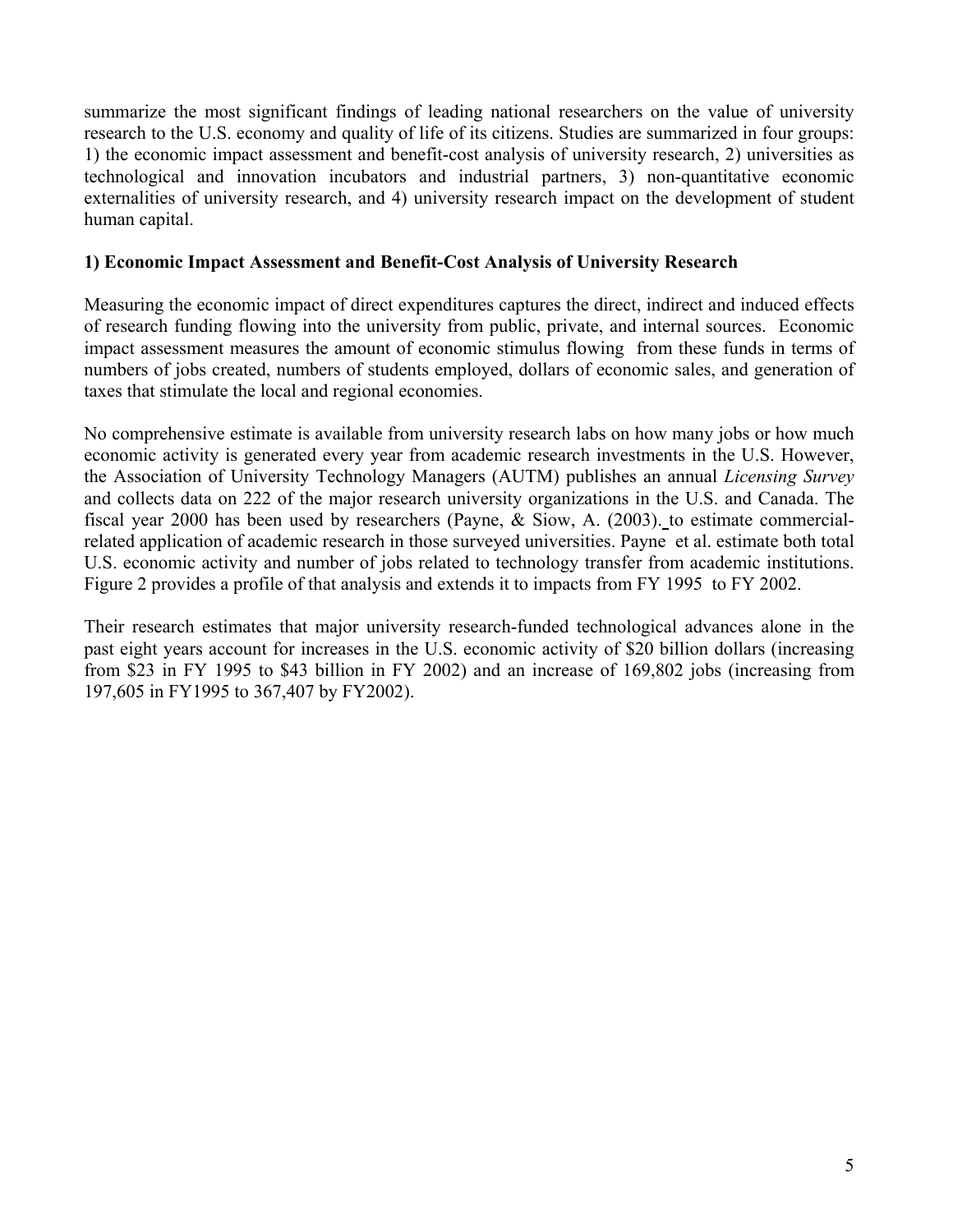

<span id="page-5-0"></span>**Figure 2. Total U.S. Economic Activity and Employment Related to Major University Research** 

Some researchers have focused on the direct, indirect and induced economic impact from only one research university, while others have evaluated impacts from statewide university systems. A summary of several of the larger state university research system evaluations follows.

**Florida.** Researchers at the Council for Education Policy, Research and Improvement, in collaboration with the Leadership Board for Applied Research and Public Service, conducted a study to measure the contribution of 512 research centers and institutes (C&Is) in Florida's public universities to the Florida economy. The study measured job creation, generation of Gross Regional Product, and generation of personal income and state taxes from the \$88.8 million of general revenue expended in 2001 by the state of Florida to all types of centers and institutes (C&Is) within the Florida University system (CEPRI, 2003). Table 2 provides the study findings of the primary economic impacts of C&I expenditures from all funding sources in Florida leveraged from this state funding for 2001.

|  |  | Table 2. Florida Centers and Institute Expenditure Economic Impact, 2001 |  |  |
|--|--|--------------------------------------------------------------------------|--|--|
|  |  |                                                                          |  |  |

| <b>Florida Centers and Institutes Expenditures Economic Impact Assessment</b> |                                                                     |                      |       |                         |            |              |
|-------------------------------------------------------------------------------|---------------------------------------------------------------------|----------------------|-------|-------------------------|------------|--------------|
|                                                                               | State of Florida 2001   Gross Regional Product   Wages and Salaries |                      | Jobs  | <b>Tax Revenues</b>     | <b>ROI</b> | Benefit/Cost |
| lResearch Investmentl                                                         | (Millions of 2001\$)                                                | (Millions of 2001\$) |       | $(Millions of 2001$ \$) |            | Ratio        |
| \$88.8                                                                        | \$274                                                               | \$245                | 6,955 | \$18                    | 217%       | 2.17         |

In Summary, State of Florida 2001 investments in University Research Centers generated: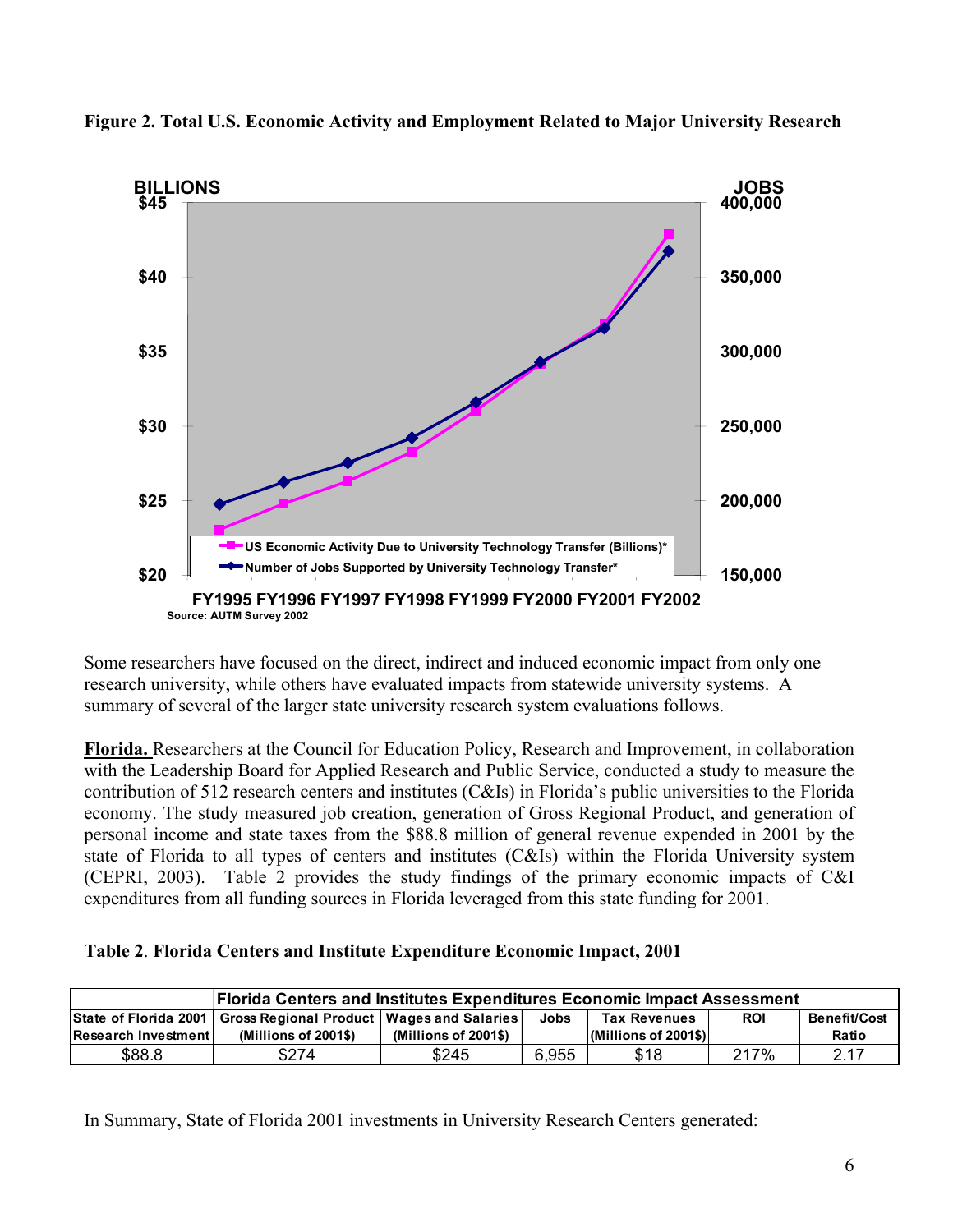- <span id="page-6-0"></span> $\bullet$  6,955 jobs
- Increase in Gross Regional Product of \$2.17 for every dollar of state support
- Disposable income increase of \$1.96 for every dollar of state support
- \$18 million in tax revenues
- The return on investment (ROI) of 217%
- A final benefit cost ratio of 2.17

The study concluded that the funding of the Florida State University System Centers and Institutes yields substantially higher benefits than the State of Florida investment costs.

**California.** Table 3 presents the dynamic economic impact of University of California (UC) research expenditures on the state economy. This assessment evaluates the economic impact of spin-off companies, research innovation, and new products as well as additional research revenues not examined in the Florida study.

# **Table 3. Dynamic Impact of UC Research on Gross State Product Growth, 2002-11**

| <b>California State Universty Research Economic Impacts</b> |                            |              |                                                     |                               |
|-------------------------------------------------------------|----------------------------|--------------|-----------------------------------------------------|-------------------------------|
| <b>UC Research Productivity</b>                             | <b>UC Research Related</b> | Number of UC | Value of Industry UC                                | <b>Percent of All R&amp;D</b> |
| Gains 2002-2011 (Billions \$)                               | Job Creation 2002-11       |              | Inventions 1999-2001   Contracts 2001 (Millions \$) | <b>In California at UC</b>    |
| \$5.2                                                       | 104,000                    | 2,600        | \$216                                               | 7%                            |

Source: California's Future, It Starts Here: UC's Contributions to Economic Growth, Health, and Culture, March 2003, prepared by ICF Consulting**.** 

This study concludes that ten years of UC research resulted in:

- \$5.2 billion in economic productivity.
- 1.3% of all California GNP growth
- $\bullet$  104,000 new jobs
- formation of 160 new companies

Other Benefits include:

- \$216 million in industry-university contracts for 2001
- .2,600 UC inventions from 1999 through 2001
- 7% of all R&D completed in California is on a UC campus.
- UC researchers brought in a total of \$3.89 (\$2.63 of federal and \$1.26 of private funding) for each dollar of state–funded R&D in 2000-2001.

**New York.** Aries and Sclar (1998) studied biomedical research in the New York metropolitan region. They found that in 1991 \$1.15 billion spending on biomedical research resulted in \$2.3 billion in direct and indirect ripple effects on the regional economy. This spending directly generated 19,816 jobs in the research institutions and indirectly created an additional 12,773 jobs.

**Canada.** Martin (1998) found that the dynamic impacts of academic research in Canada are well beyond their estimated static impacts. The study estimated that in 1994-95 university research in Canada generated \$5 billion of GDP and created 81,000 jobs, which is almost 1% of Canada's 1994- 1995 GDP and more than 0.5% of total job creation. However, the dynamic impact of university research estimated as \$15.5 billion each year was well beyond the static impact. The economic impact studies ranged from a short timeframe using research development expenditures to determine economic impact, to more extensive analyses including socioeconomic benefits of the academic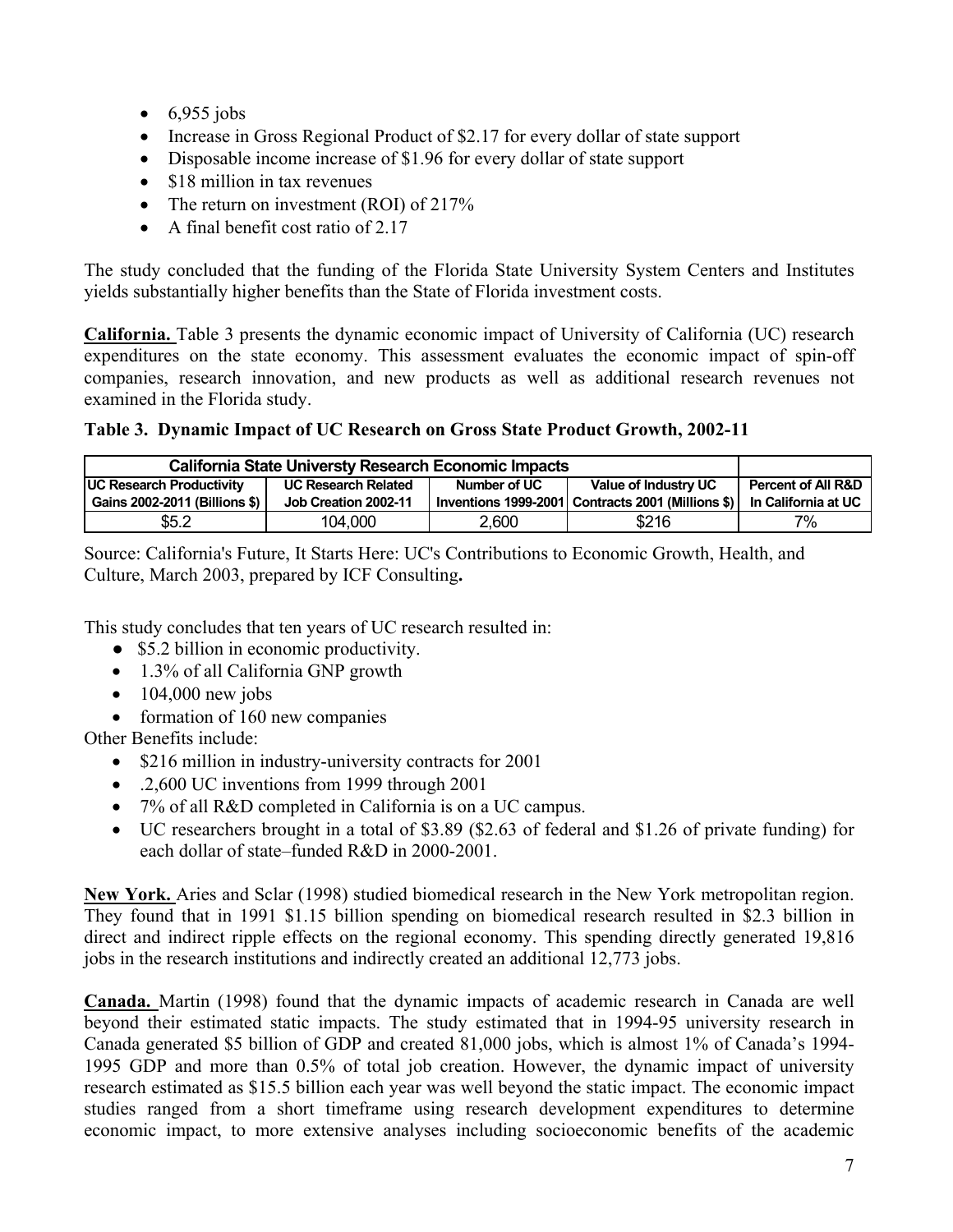<span id="page-7-0"></span>research to the state and local economy. All related studies confirm the significant direct and indirect impacts of academic research on the local economy in terms of the increase in the production, employment, invention, innovation, and human capital.

# **2) University Research as an Economic and Technological Innovation Incubator and Industrial Partner**

This technique entails use of survey, case study, and quantitative methods to track technological innovation across existing companies and to track graduates and faculty forming new companies developing commercial products stemming from existing university research. The critical role that university research plays in both technological development and economic growth has received increased attention in the past few decades and has been well documented by numerous researchers (Brooks & Randazzese, 1998; Florida & Cohen, 1999; Kennedy & Davis, 2003; Mowery, Nelson, Sampat, & Ziedonis, 1999).

Numerous researchers have followed the development of a particular product line or individual researcher graduating from specific universities and evaluated the economic and social value of bold ideas and individuals that germinated in the research environment. This approach to evaluation of university research relates to what is often considered the primary mission of university applied research: to partner with industry and create products across all fields of human endeavor. Innovations of this sort include development of computers and the Internet, and extensive biomedical, and electronic technological advances that have touched virtually all sectors of our economy and all economies of the world.

One study (Bank Boston, 1997) evaluated the value on the economy and employment from companies generated by Massachusetts Institute of Technology (MIT) graduates and faculty. They estimated that "If the companies founded by MIT graduates and faculty formed an independent nation, the revenues produced by the company's would make the nation the 24th largest economy in the world. The 4,000 MIT related companies employed 1.1 million people and had annual world sales of \$232 billion."

Another study conducted in the early 1990s by the Stanford University licensing office compiled information about technology-based companies founded by members of the Stanford community. Aggregate estimates of roughly \$31 billion in revenues were attributable to firms in the San Francisco Bay area.

Stackpoole (2003) used a multivariate model to study the effects of university technology transfer activity on the vibrancy of U.S. metropolitan economic activity. The results of his study indicated that university research activities have a significant positive effect on U.S. metropolitan economic activity. He further concludes that the development and maintenance of leading edge research centers and educational institutions are critical long-term economic growth strategies for states and metropolitan areas.

Berman (1990) examined the economic impact of industry-funded university R&D from 1953 to 1986. He found that university-funded research increased the industry R&D expenditures. The funded research resulted in technological innovation in industry. In literature, a new concept, "entrepreneurial university," is used to emphasize the importance of academic research as a driving force behind economic growth (Huggins & Cooke, 1997). Figure 3 presents academic research as an incubator in the economy.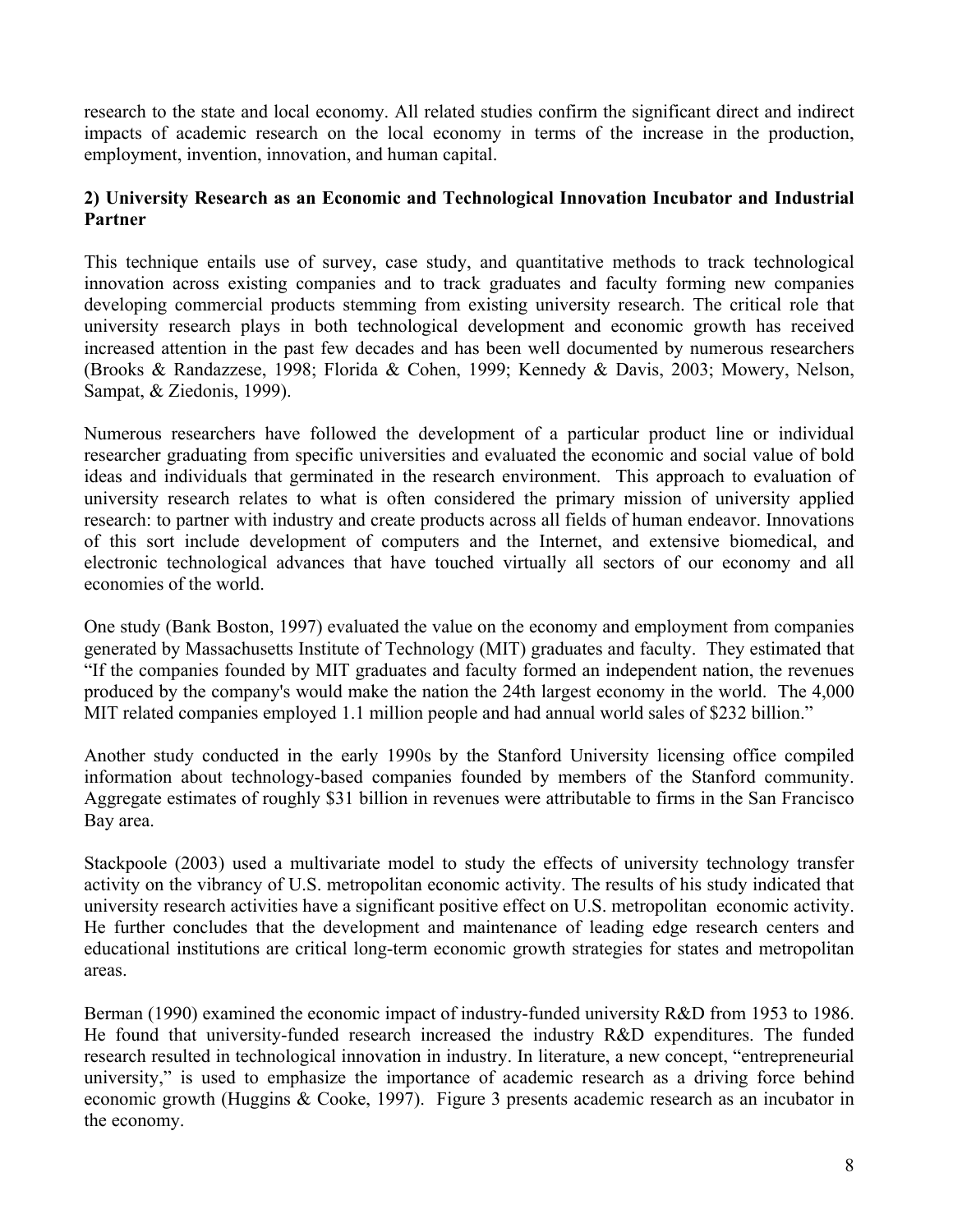

## <span id="page-8-0"></span>**Figure 3. Academic Research and Start-up Companies**

The Association of University Technology Managers (AUTM) conducts an annual survey to collect data on commercial application of academic research in U.S. and Canadian universities. The *FY 2002 Licensing Survey* collected data of 222 organizations and found the following for the fiscal year 2002 (AUTM, 2002): 1) 15,573 invention disclosures were reported, 7,741 new U.S. patent applications were filed, and 3,673 U.S. patents were issued 2) 569 new commercial products were launched, which brings the total number of new products to well over 2,000 between 1998 and 2002 3) 450 new companies were established as a result of academic research in addition to 3,870 spin-off companies since 1980. More than half of those start-up companies were still in the business as of the end of fiscal year 2002. 4) Universities generated over \$1 billion in royalties on product sales, and 5) 4,673 new licenses and options were executed, bringing a 15.2 percent increase in new licenses and options executed in fiscal year 2002.

Figure 4 summarizes the number of new company start-ups formed from 1994 to 2002 as well as the number of new U.S. patents applied for by the universities in the survey over that period. The number of new companies spinning out from this research increased from 241 in 1994 to 450 by 2002, an increase of 89% over this period while the number of patents applied for climbed by 219%.from 2,429 to 7.741 over the same period.

Payne, A. A., & Siow, A. (2003).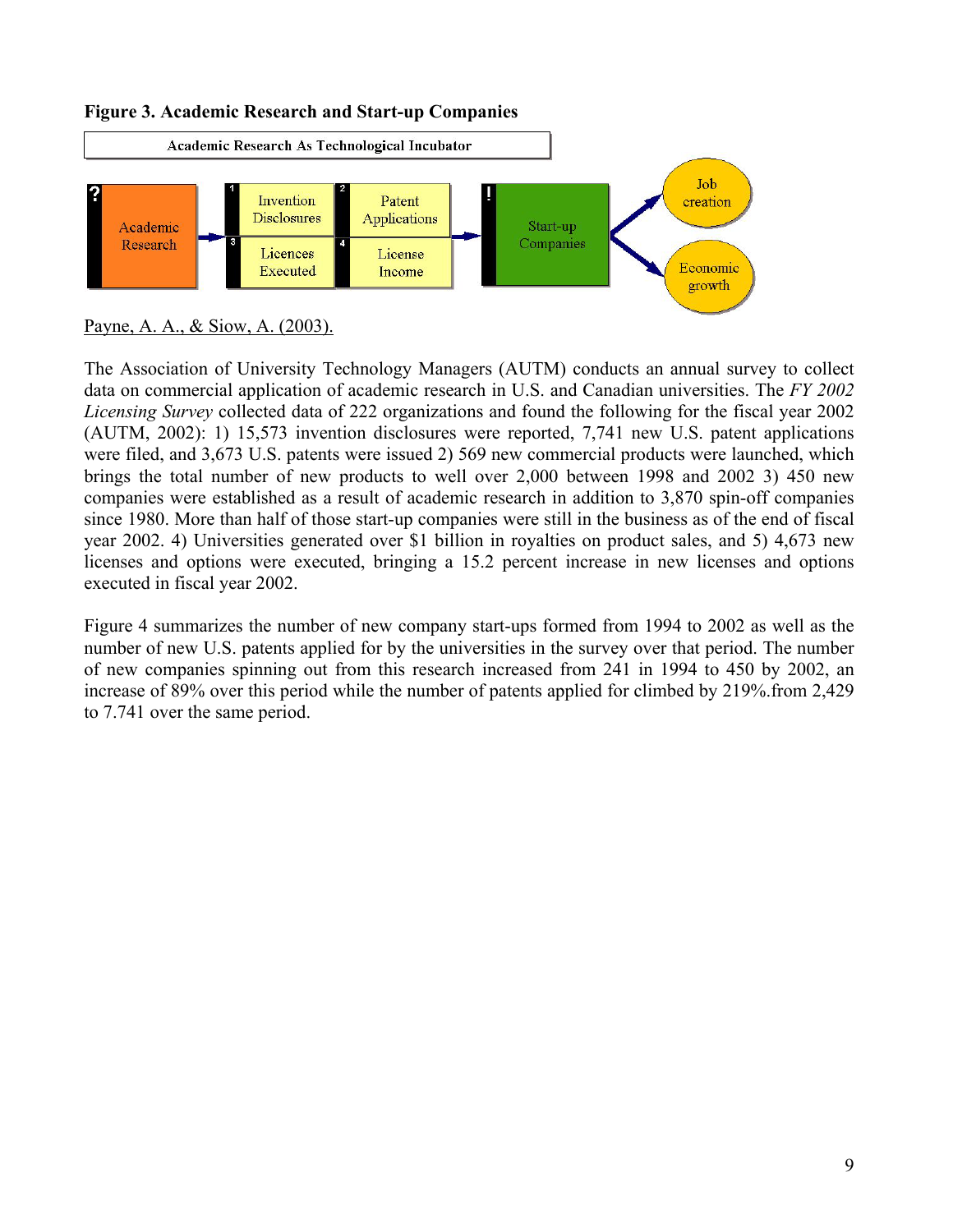<span id="page-9-0"></span>

**Figure 4. New University Patents and Start-Up Companies Formed, 1994 – 2002** 

In a recent empirical study, Payne and Siow (2003) estimated the effects of federal research funding on research outcomes for 68 universities. Their results suggest that an increase of \$1 million in federal research funding, at 1996 constant dollar value, to a university results in 10 published articles and 0.2 patents.

## **3) Non-Quantitative Economic Externalities (Socioeconomic: health care, social services, environmental quality and services, quality of life) of University Research**

A wide range of non-quantified quality of life evaluations have been completed to document and highlight developments undertaken in university research forums. For example, improved knowledge of other cultures from archaeological or anthropological evaluations, as well as the developments in artistic and social science disciplines improve the quality of life. University research funding supports "quality" assessment projects ranging from environmental damages mitigation to social services research (e.g., medical care across all areas of service for all ages, enhancements in elder care, child care, handicapped outreach). University researchers are noticeably improving the quality life in ways that economic models cannot capture.

In FY 2001, the NIH received \$20.3 billion to support its mission to expand our knowledge of living beings; to lead development and improvement of new strategies for the diagnosis, treatment, and prevention of disease; to reduce the burdens of disease and disability; and to assure a continuing cadre of outstanding scientists for future advances.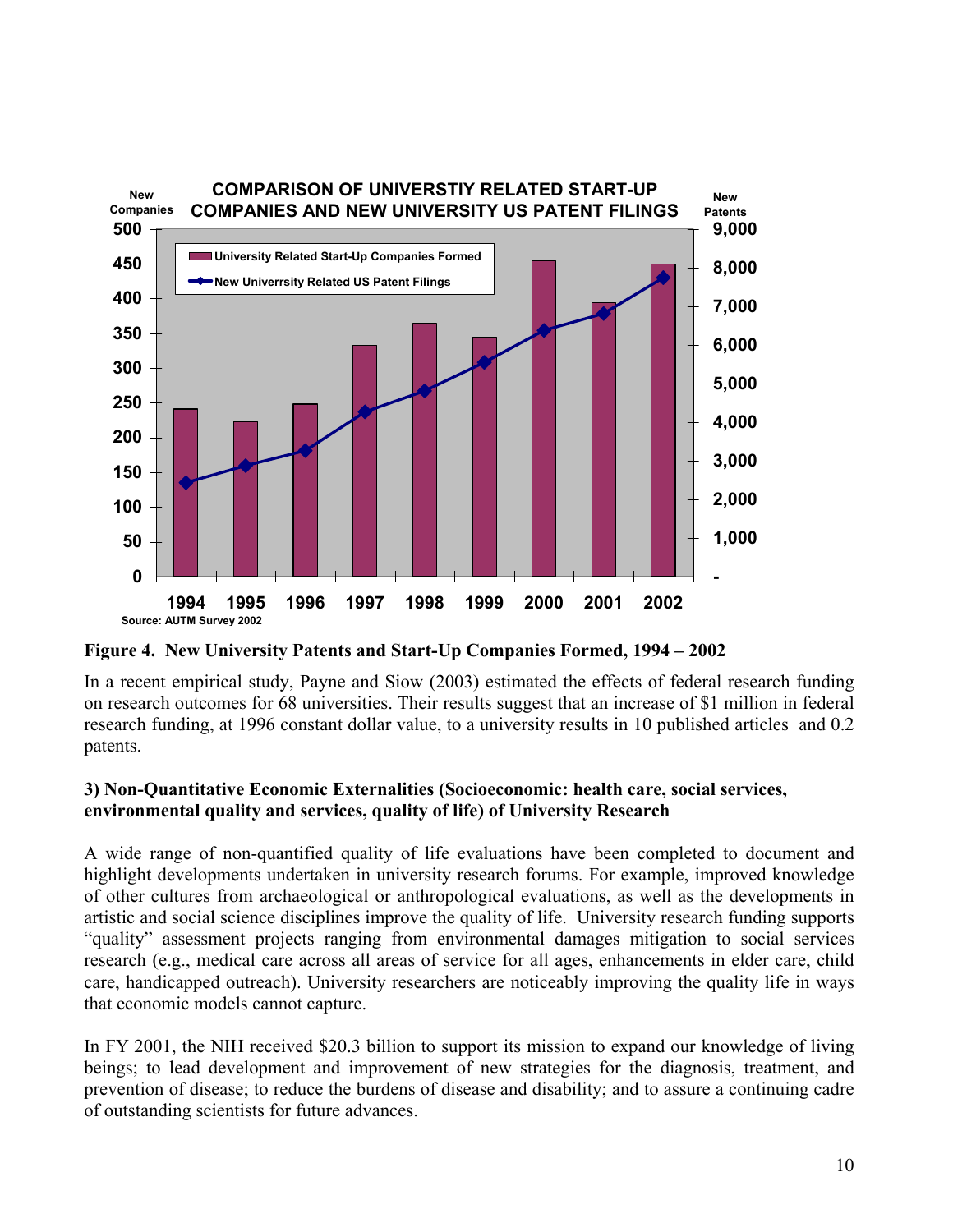<span id="page-10-0"></span>In May 2000, the U.S. Congressional Joint Economic Committee (JEC) issued "The Benefits of Medical Research and the Role of NIH," which states that the benefit of increased life expectancy in the U.S. as a result of advances in health care creates annual net gains of about \$2.4 trillion (in 1992 dollars). The Committee concludes that, "if only 10 percent of these increases in value (\$240 billion) are the result of NIH-funded medical research, it indicates a payoff of about 15 times the taxpayers' annual NIH investment of \$16 billion" (JEC) .

The report estimates the rate of return from NIH-funded research to be 25 to 40 percent annually. JEC estimated the economic costs of illness, at \$3 trillion annually. The NIH medical research investment discoveries result in spillover benefits by reducing 1) lost wages due to mortality and illness, 2) expenditures on health care and treatment of disease, and 3) and intangible costs of pain and suffering caused by disease.

Additional researchers (Davis, T., Kennedy, 2003) have documented university research-related gains for all citizens in the areas of:

- Environmental quality
- Arts and culture
- Library and information technologies access
- Community outreach and volunteerism
- Athletics, recreation, and youth summer recreation

Many other researchers have evaluated human services outreach provided by universities and have concluded that considerable value and enhancement to quality of life of treated citizens is provided by these services in ways that benefit/cost analysis does not often capture. These (and other university based research activities) can yield considerable value over time to both the clients cared for and the public sector sponsoring the research. For example, researchers (Lynch and Harrington, 2003) evaluated a North Florida Mental Health Pilot project that assists depressed young and low-income mothers and children after abuse has been reported. Lynch and Harrington concluded that the intervention yielded:

- Child abuse/neglect was reduced from 97% of children prior to treatment to 0% of the children completing the pilot project.
- Reunification with the family or permanent placement for all children completing the pilot who were not in parental custody at the beginning of the project.
- Improvement in developmental functioning of 58% of children reducing the need for costly special education services.
- Final benefit cost ratio of 6.39.

Another study (Lynch and Harrington, 2003) concluded that the benefit cost ratio for a second Pilot Maternal Depression Project was 5.31, indicating that for every dollar invested by the state in this project \$5.31 was saved by the state.

# **4) University Research Impact on the Development of Student Human Capital**

Excellent classroom instruction, sufficient training opportunities, and adequate prospects for engaging in public service are necessary conditions defining student success in a university and their ultimate success thereafter as productive workers in the knowledge economy. As a social institution, a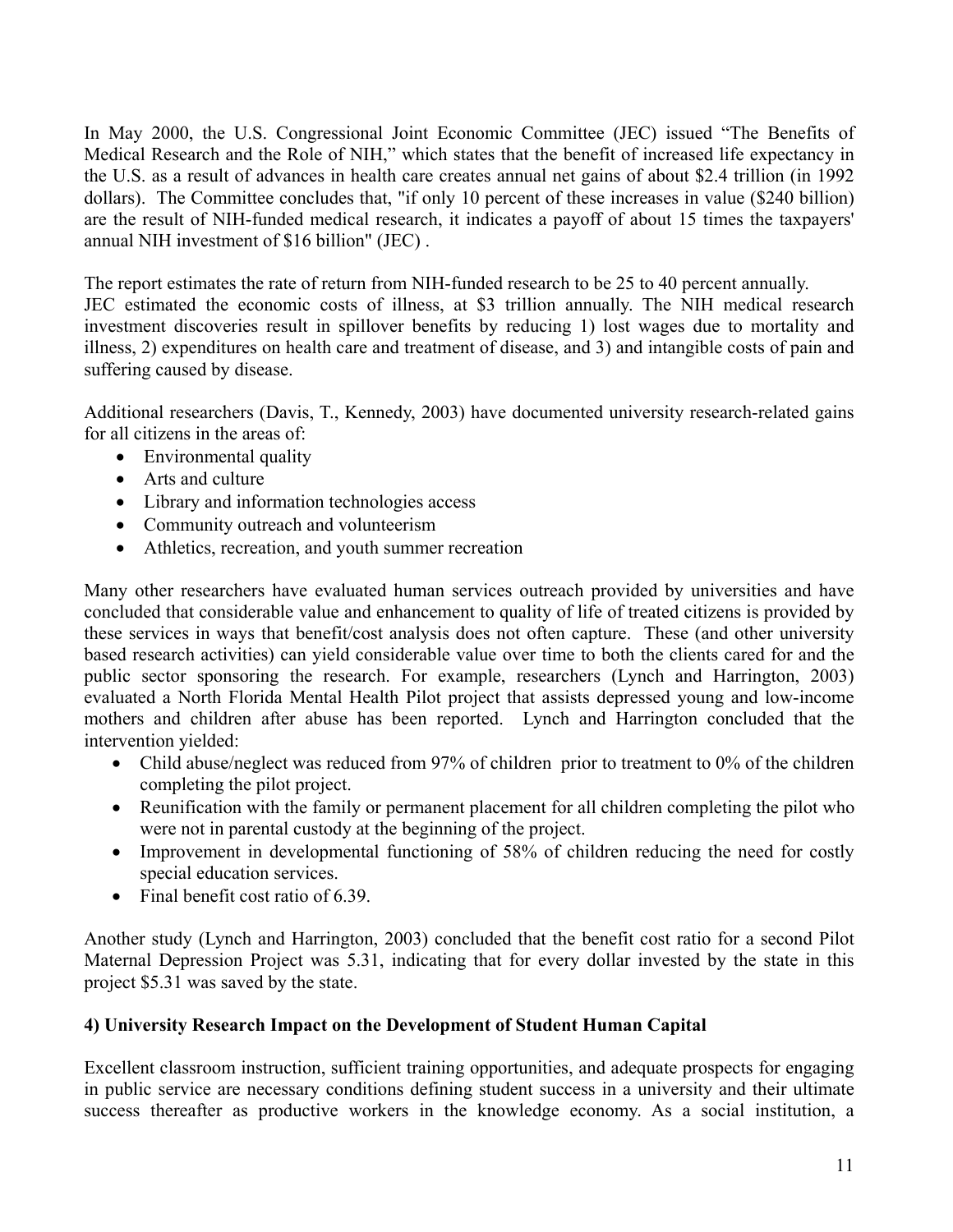<span id="page-11-0"></span>university plays an important role in sustaining present society through providing a competent workforce, new technology, and various knowledge bases. Instruction, research, and public service are in fact the major functions of the university.

Historically, American colleges and universities were established as teaching institutions, especially for undergraduate instruction (Geiger, 1990; Whiston & Geiger, 1992). According to Gross's research on the goals of the university published in 1968, pure research ranked  $7<sup>th</sup>$  and applied research, ranked  $12<sup>th</sup>$ , out of 47 goals of universities. Training students in the methods of scholarship and scientific research ranked  $6<sup>th</sup>$ , higher than either pure research or applied research.

Today the university's goals consist of research, teaching and training, and public service, which are closely related with each other. According to the findings by the Florida Council for Education Policy, Research and Improvement (CEPRI, 2003), research and training account for 81.8% of student activities in the research centers and institutes in Florida public universities. Student success in higher education is a result of excellent training as well as instruction.

Not many empirical studies on university research-related human capital development exist. Many studies, however, have identified (and some have quantified) the unique role university research plays as part of a broader student development process. For example, Weick (1976) developed a structural model of the general linkage of student success stemming from university-based and funded research training and teaching (Figure 5). This structural model clearly links the ultimate success and productivity of university students affiliated with C&Is to the research mission of the university. Through C&Is they develop and nurture skills developed with the basic knowledge acquired in class. Other studies have gone on to provide empirical evidence of this success. Further research impacts on student human capital development growth will be instrumental in fully defining the current and future economic and socioeconomic impact of universities in Florida.

## **Figure 5. Structural Model of Student Success from University Based and Funded Research Training and Teaching**



Source: Weick (1976)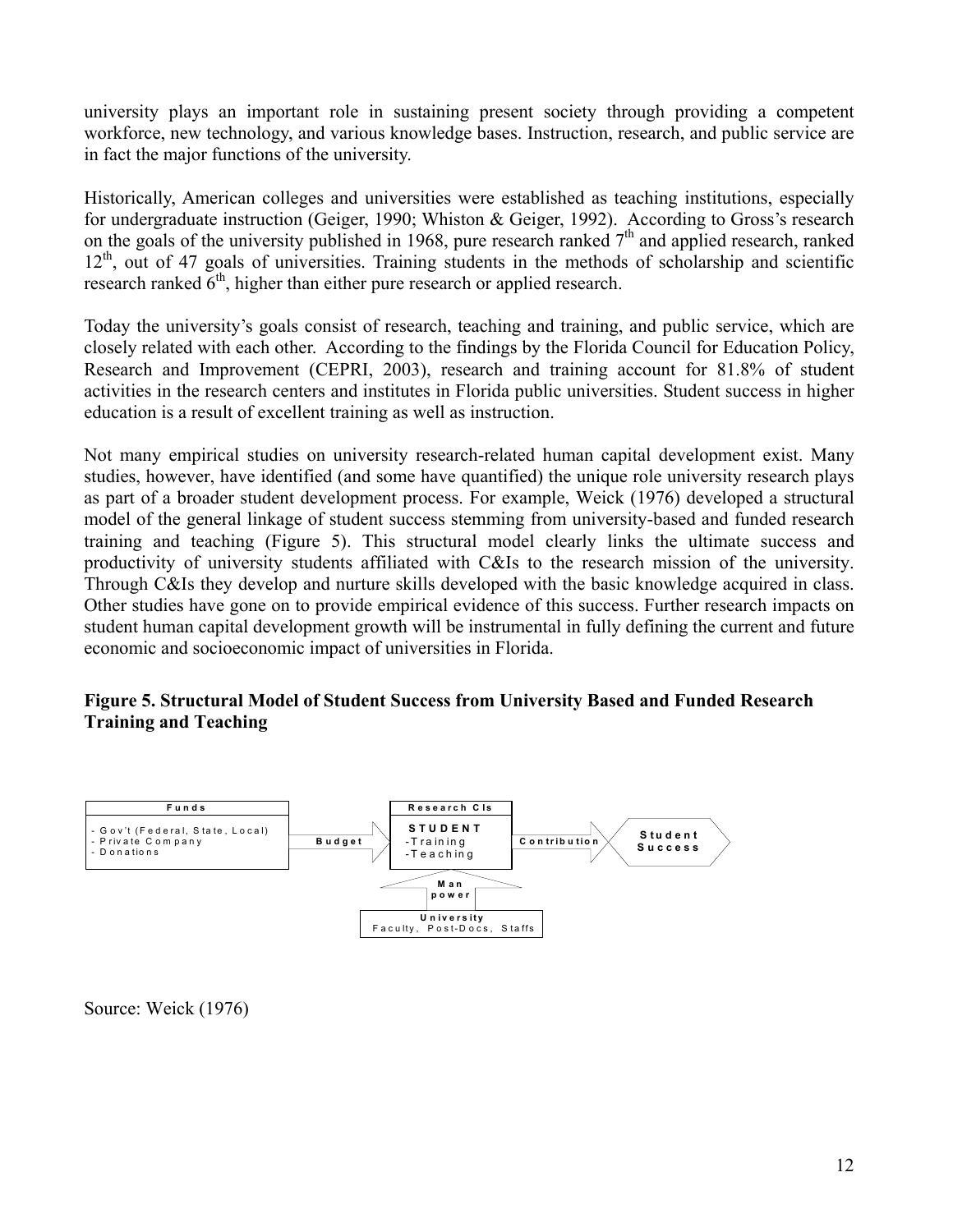# **Conclusion**

This literature review examines four types of studies in the U.S. and Canada that evaluate the economic and socioeconomic impact of university research. Funding university research has been shown to be a good investment for the regional, state and national economy, for stimulating scientific and industrial developments, and for important gains generated in a variety of quality of life indicators. University research also serves as a technological innovator and incubator and industrial partner, increases diffusion of new knowledge and new technologies, creates a wide range of new products and new companies, creates a better-trained workforce and more educated citizens, and helps build a better quality of life with significant gains in health care, environmental quality, gains in the arts and culture and physical fitness and recreation.

In conclusion this literature review finds:

1) In the areas of economic impact assessment and benefit-cost analysis of University research indicates:

- Federally funded R&D (in nominal terms) has almost tripled since 1970.
- Federally funded university research has increased by a factor of four over the same period.
- Contributes significantly to the regional, state and the national economies. Some of these impacts from just the 222 major universities across the U.S. and Canadian over the seven years FY1995 to FY 2002 include university research generated:
	- Gross Regional Product increases almost doubling from \$23 billion \$43 billion.
	- Annual job creation across the economy from 197,605 to 367,407.

In Florida a study of 512 public university Centers and Institutes concluded that one year \$88.8 million of C& I funding resulted in creation of:

- 6,955 jobs
- \$274 million in higher Florida Gross Regional Product
- \$245 million in higher disposable income
- \$18 million in new tax revenues
- 217% return on investment
- 2.17 final benefit/cost ratio

In California a study indicated that University research resulted in creation of:

- \$5.2 billion in economic productivity.
- 1.3% of all California GNP growth attributable to University of California (UC) research activity gains.
- 104,000 jobs created
- 2,600 UC inventions over 1999-2001
- 160 new companies founded on the basis of UC new technology licensing agreements.
- 7% of all R&D completed in California is on a UC campus.
- A total of \$3.89 (\$2.63 of federal and \$1.26 of private funding) for each dollar of state–funded R&D in 2000-2001.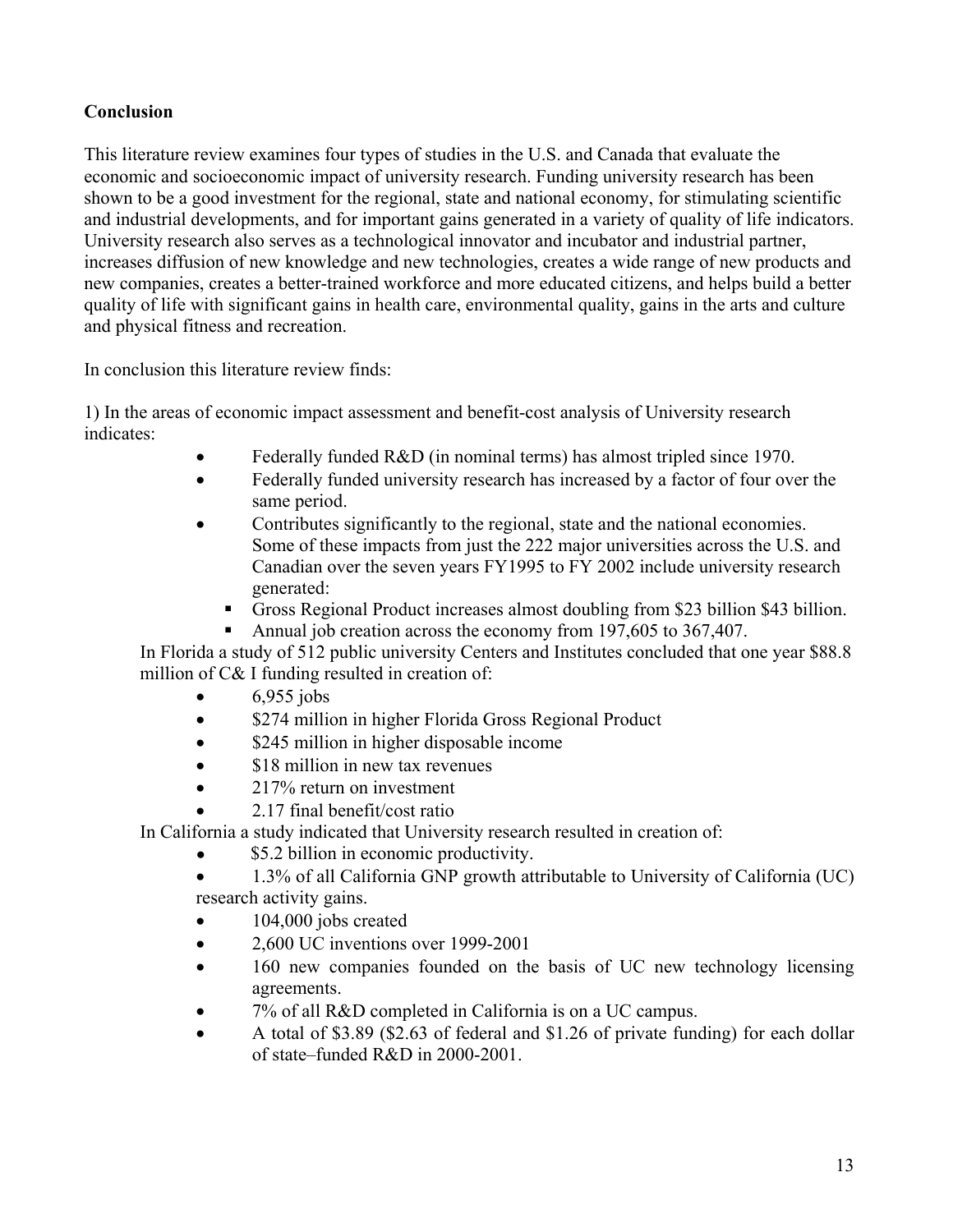2) In the areas of universities as technological and innovation incubators and industrial partners University research:

- Serves as a technological innovator and incubator and industrial partner.
- Increases diffusion of new knowledge and new technologies.
- Creates a wide range of new products and new companies.

3) In the areas of non-quantitative economic externalities of University research:

• Helps build a better quality of life with significant gains in health care, environmental quality, gains in the arts and culture and physical fitness and recreation across the nation.

4) In the areas of impact on the development of student human capital University research:

• Creates a better-trained workforce through educating students and faculty across all areas of research and more educated citizens.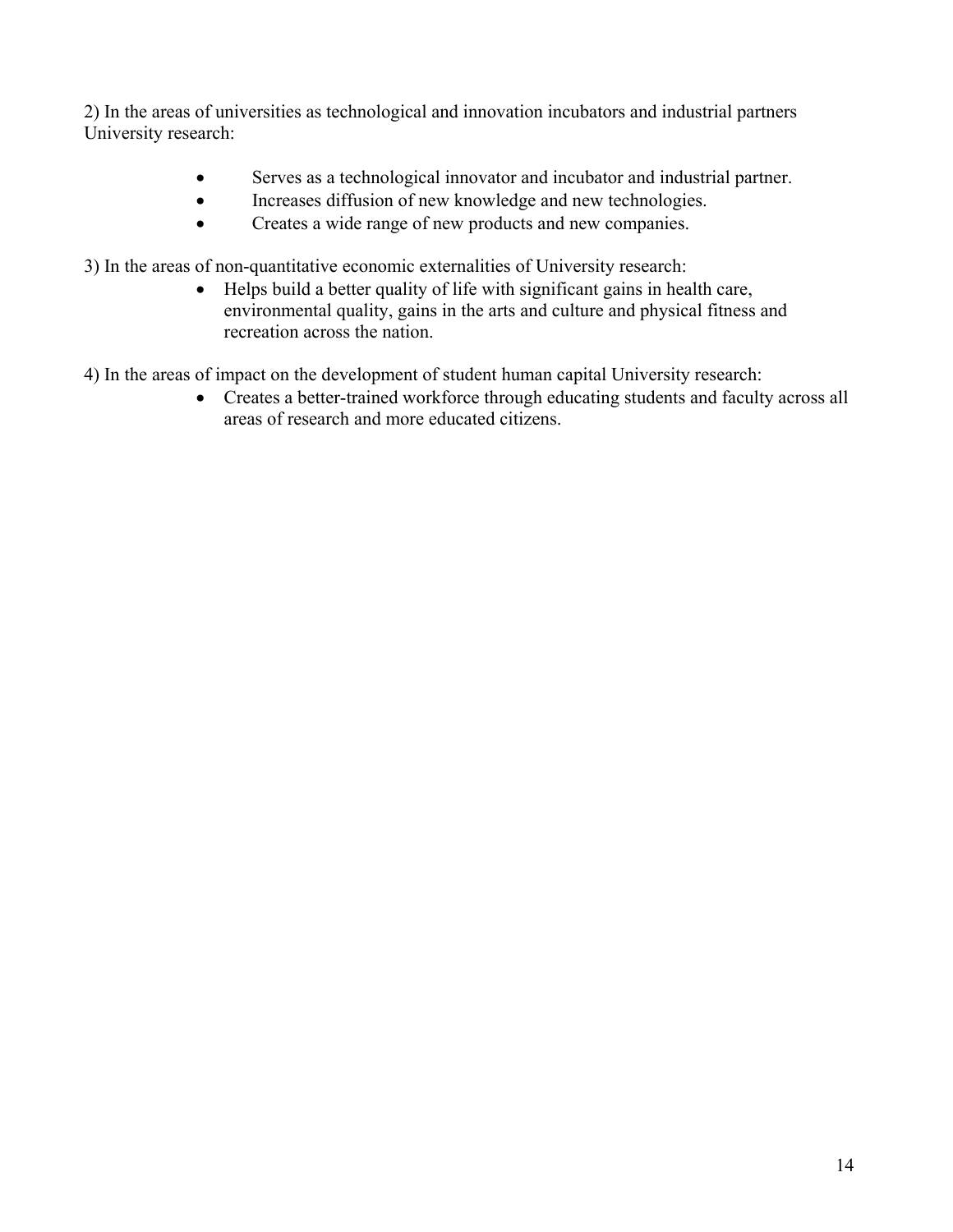#### <span id="page-14-0"></span>**References**

- Aries, N. R., & Sclar, E. D. (1998). "The Economic Impact of Biomedical Research: A Case Study of Voluntary Institutions in the New York Metropolitan Region." *Journal of Health Politics, Policy and Law* 23(1): 175-193.
- AUTM (2002). *AUTM Licensing Survey: FY 2002*. Retrieved 1/20/2004, 2004, from [http://www.autm.net/surveys/02/2002spublic.pdf.](http://www.autm.net/surveys/02/2002spublic.pdf)
- BankBoston. 1997. *MIT: The Impact of Innovation. Special Report of the BankBoston Economics Department.* Retrieved 1/15, 2004, from <http://web.mit.edu/newsoffice/founders/>
- Berman, E. M. (1990). "The economic impact of industry-funded university R & D" *Research Policy*  19(4)*:* 349-356.
- Brooks, H., & Randazzese, L. P. (1998). "University -Industry Relations: The Next Four Years and Beyond*"* In L. M. Branscomb & J. H. Keller (Eds.), *Investing in Innovation: Creating a Research and Innovation Policy that Works* (pp. 589-610). Cambridge, Mass.: MIT Press.
- CEPRI (2003). *Public Postsecondary Centers and Institutes*. Tallahassee: Economic Impact of Centers and Institutes in Florida's Public Universities, Council for Education Policy, Research and Improvement.
- Davis, P. R & Kennedy, K.,(2003). "Contributions of a University-Industry Toxic Substances Research and Teaching Program to Economic Development." *The Journal of Higher Education* 74(3): 292-320.
- Florida, R., & Cohen, W. M. (1999). *Engine or Infrastructure? The University Role in Economics Development*. In R. Florida (Ed.), "Industrializing Knowledge" (pp. 589-610). Cambridge, Mass.: MIT Press.
- Geiger, R. L. (1990). "Organized Research Units: Their Role in the Development of University Research." *The Journal of Higher Education* 61(1): 1-19.
- Gross, E. (1968). "Universities as Organizations: A Research Approach." *American Sociological Review* 33(4): 518-544.
- Huggins, R., & Cooke, P. (1997). "The Economic Impact of Cardiff University: Innovation, Learning and Job Creation" *GeoJournal* 41(4): 325-337.
- ICF Consulting. (2003). California's Future, It Starts Here: UC's Contributions to Economic Growth, Health, and Culture: University of California.
- Lynch, T., Harrington, J., Aydin, N., & Lee, D. (2004). "The Economic Impact of Academic Centers and Institutes on State-Level GRP." *Empirical Economics Letters* (Forthcoming).
- Lynch, T., Harrington, J., Benefit Cost Analysis of The Florida Infant & Young Child Mental Health Pilot Project , October 13, 2003.[**what is this?**]
- Martin, F. (1998). "The Economic Impact of Canadian University R&D." *Research Policy* 27( 7):677 (612 pages) Additional Info Elsevier Science Publishers B.V. (North-Holland), Alt Journal Key Title Research policy.
- Mowery, D. C., Nelson, R. R., Sampat, B. N., & Ziedonis, A. A. (1999). "The Effects of Bayh-Dole Act on U.S. Research and Technology." In L. M. Branscomb, F. Kodama & R. Florida (Eds.), *Industrializing Knowledge* (pp. 269-306). Cambridge, Mass.: MIT Press.
- National Science Foundation, Division of Science Resources Statistics, Survey of Research and Development, Expenditures at Universities and Colleges, Fiscal Year 2002, NSF,2003
- NASULGC. (1996). *University Research. Touching the Lives of All Americans*. National Association of State Universities and Land-Grant Colleges (NASULGC). Payne, A. A., & Siow, A. (2003). Does Federal Research Funding Increase University Research Output. Advances in Economic Analysis & Policy, 3(1).